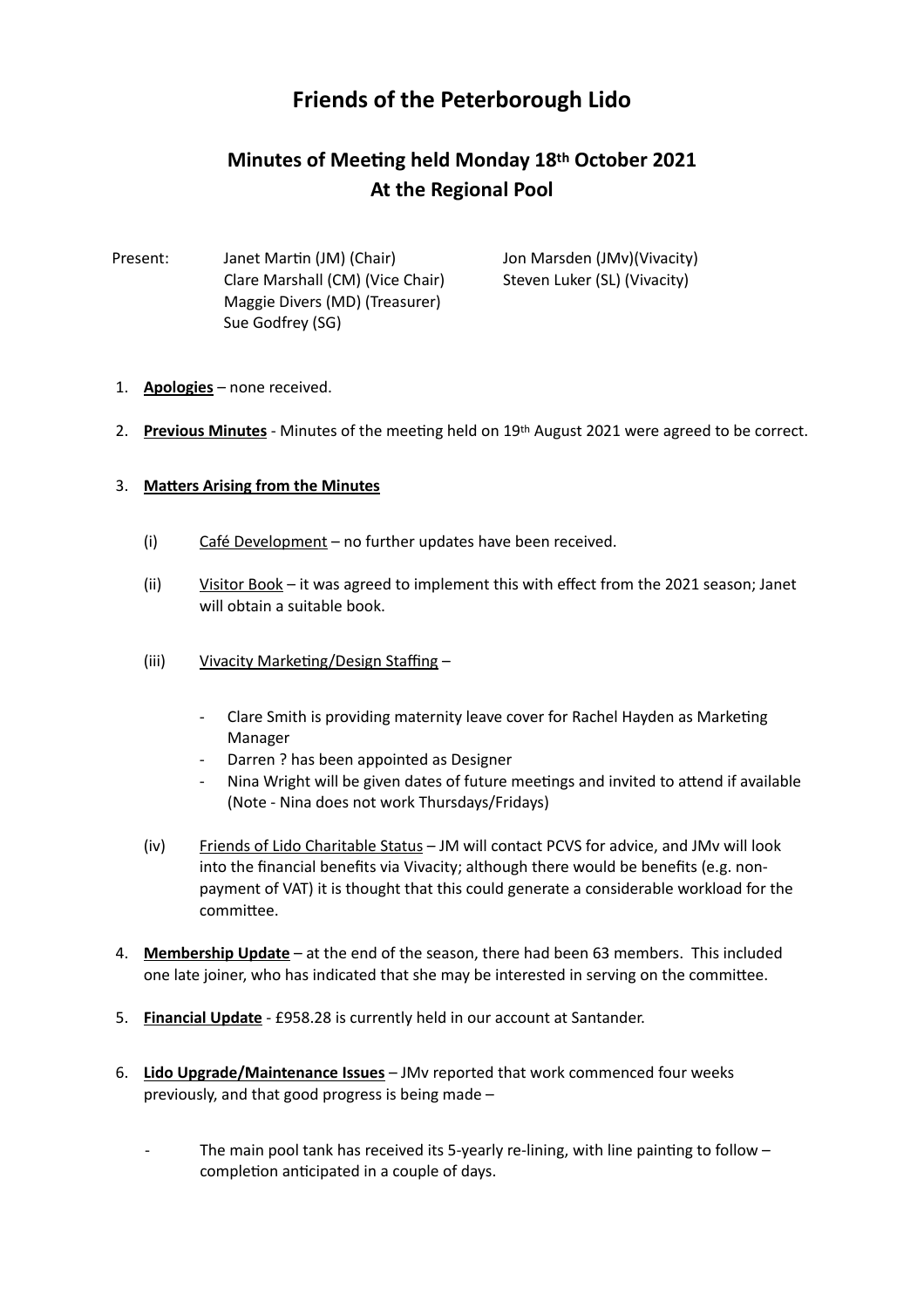- Similar work will then take place on the teaching and paddling pools  $-$  completion is anticipated by mid-November.
- Painting of exterior walls and towers will be undertaken by external contractors, and will include work on cracked rendering and internal redecoration. Measures will be taken to preserve the poetry on the internal walls.
- All works should be completed by end of December.
- Members of the Friends are once again willing to assist with other pre-season maintenance.

Instead of draining, cleaning and disinfecting the pool at the start of the season, this year the pool will remain filled; the filtration system will continue to run, and chemical/disinfectant applied as necessary during the Winter months – this will help considerably with pre-season maintenance works. The success of this, including impact on costs, will be reviewed at the end of the closed season.

In response to a question about poolside lighting, it was stated that an upgrade is not affordable within this year's budget.

- 7. **Future Plans** SL said that the following events are again proposed
	- Solistice swims
	- Additional midnight swims these will be ticketed events
	- Pop-up cinema screenings
	- LGBT event
	- Dog swim (more than one session may be held, following the popularity of last year's event, which yielded a profit of £900). Sponsorship may be sought from animal related businesses

Other events to be considered include -

- An event to commemorate the Queen's Platinum Jubilee (to 'piggy back' this and other national events, e.g. Wimbledon – an idea recommended to us by the Friends of Ilkley Lido, where this has been very successful)
- Paddleboard training sessions (linked to activities taking place on the River Nene)
- Dog shows/agility events
- Family orientated open days
- 8. Midsummer Magic this black-tie, champagne and canape evening will take place on the evening of 24th June, and will be organised by the Friends of the Lido, with the support of the Rotary Club of Peterborough. It is aimed at the business community, in order that the potential use of the lido grounds/towers/balcony might be considered for corporate events. Sponsorship of £500 has already been obtained from John Peach. Entertainment similar to that planned for the 2021 event – including a swing band and Latvian dancing - will again be arranged. Much of the planning for the 2021 scheduled event (which was cancelled due to Covid) would be utilised, and a project team, comprising members of both the Friends and Rotary, will be formed, to start meeting early in the New Year.
- 9. **Annual General Meeting** this will be held at 6.00pm on Tuesday 22<sup>nd</sup> March 2022. A change of venue will need to be identified – since the separation of different areas of Vivacity business, the Key Theatre and John Clare library are no longer available to us free of charge. Details and AGM agenda will be discussed at the next committee meeting.